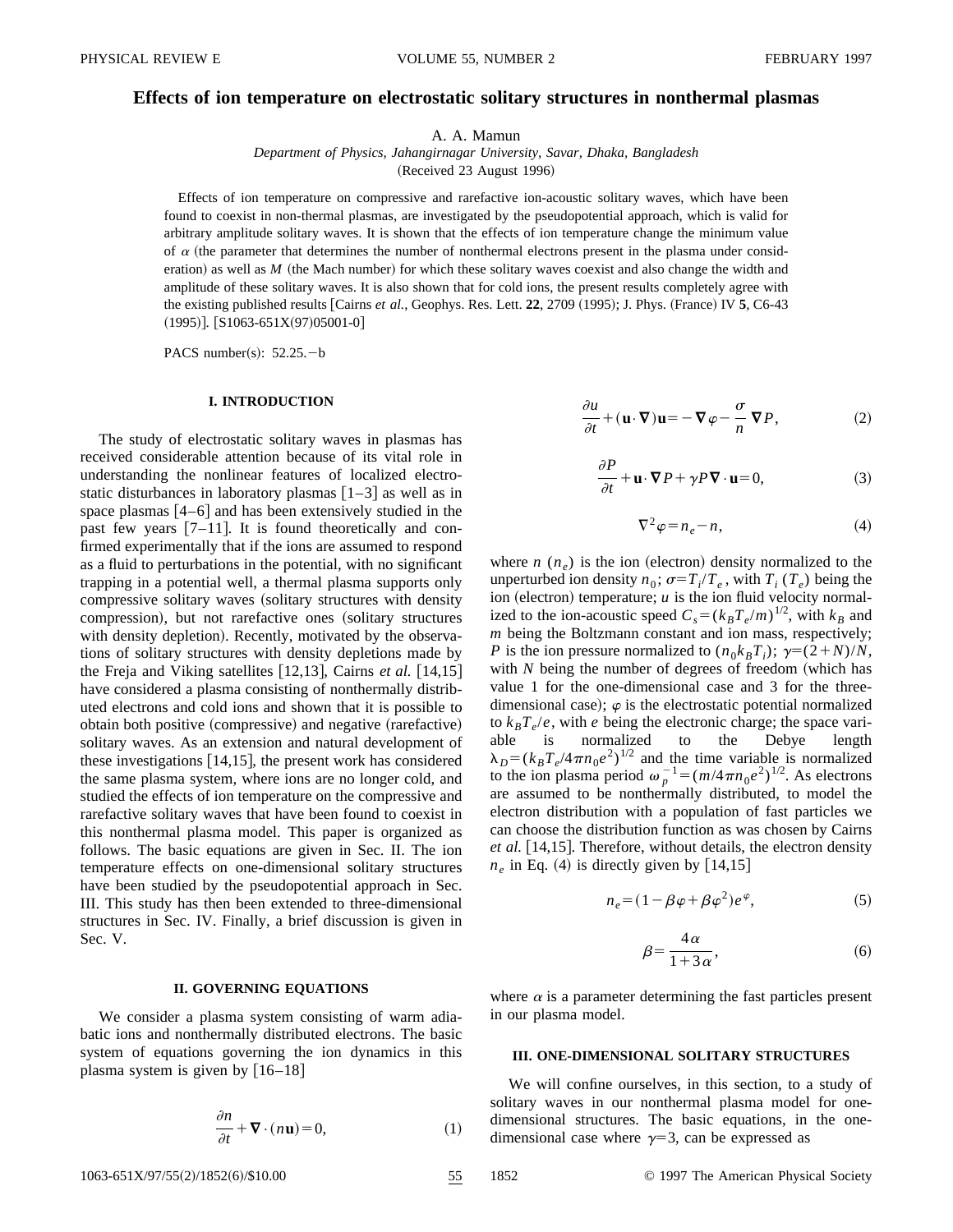$$
\frac{\partial n}{\partial t} + \frac{\partial}{\partial x} (nu) = 0, \tag{7}
$$

$$
\frac{\partial u}{\partial t} + u \frac{\partial u}{\partial x} = -\frac{\partial \varphi}{\partial x} - \frac{\sigma}{n} \frac{\partial P}{\partial x},
$$
 (8)

$$
\frac{\partial P}{\partial t} + u \frac{\partial P}{\partial x} + 3P \frac{\partial u}{\partial x} = 0, \tag{9}
$$

$$
\frac{\partial^2 \varphi}{\partial x^2} = (1 - \beta \varphi + \beta \varphi^2) e^{\varphi} - n.
$$
 (10)

To obtain a solitary wave solution, we make all the dependent variables depend on a single independent variable  $\xi = x$  $-Mt$ , where *M* is the Mach number (the velocity of the solitary wave normalized to the ion-acoustic speed  $C_s$ ). Considering the steady-state condition, i.e.,  $\partial/\partial t=0$ , we can write our basic set of equations as

$$
M \frac{\partial n}{\partial \xi} - \frac{\partial}{\partial \xi} (nu) = 0, \tag{11}
$$

$$
M \frac{\partial u}{\partial \xi} - u \frac{\partial u}{\partial \xi} - \frac{\sigma}{n} \frac{\partial P}{\partial \xi} = \frac{\partial \varphi}{\partial \xi},
$$
(12)

$$
M \frac{\partial P}{\partial \xi} - u \frac{\partial P}{\partial \xi} - 3P \frac{\partial u}{\partial \xi} = 0, \tag{13}
$$

$$
\frac{\partial^2 \varphi}{\partial \xi^2} = (1 - \beta \varphi + \beta \varphi^2) e^{\varphi} - n.
$$
 (14)

Now, under the appropriate boundary conditions, viz.,  $\varphi \rightarrow 0$ ,  $u \rightarrow 0$ ,  $P \rightarrow 1$ , and  $n \rightarrow 1$  at  $\xi \rightarrow \pm \infty$ , Eqs. (11) and (13) can be integrated to give

$$
n = \frac{1}{1 - u/M},\tag{15}
$$

$$
P = n^3. \tag{16}
$$

If we substitute Eq.  $(15)$  into Eq.  $(12)$  and then multiply this by 2, we obtain

$$
2M \frac{\partial u}{\partial \xi} - 2u \frac{\partial u}{\partial \xi} - 2\sigma \frac{\partial P}{\partial \xi} + 2\frac{\sigma}{M} u \frac{\partial P}{\partial \xi} = 2\frac{\partial \varphi}{\partial \xi}.
$$
 (17)

Again, multiplying Eq.  $(13)$  by  $\sigma/M$  one can write

$$
\sigma \frac{\partial P}{\partial \xi} - \frac{\sigma}{M} u \frac{\partial P}{\partial \xi} - 3P \frac{\sigma}{M} \frac{\partial u}{\partial \xi} = 0.
$$
 (18)

Now, subtracting Eq.  $(17)$  from Eq.  $(18)$ , one can get a differential equation that has the form

$$
3\sigma \frac{\partial P}{\partial \xi} - 3\frac{\sigma}{M} \frac{\partial}{\partial \xi} (Pu) - 2M \frac{\partial u}{\partial \xi} + 2u \frac{\partial u}{\partial \xi} + 2\frac{\partial \varphi}{\partial \xi} = 0.
$$
\n(19)

The integration of this equation yields

$$
3\frac{\sigma}{M}Pu - 3\sigma(P - 1) + 2Mu - u^2 - 2\varphi = 0, \qquad (20)
$$

where we have used the same boundary conditions, viz.,  $\varphi \rightarrow 0$ ,  $u \rightarrow 0$ ,  $P \rightarrow 1$ , and  $n \rightarrow 1$  at  $\xi \rightarrow \pm \infty$ . Substituting *u* and  $P$ , obtained from Eqs.  $(15)$  and  $(16)$ , respectively, into this equation, one can obtain a quadratic equation for  $n^2$  as

$$
(3\sigma)n^4 - (3\sigma + M^2 - 2\varphi)n^2 + M^2 = 0.
$$
 (21)

Therefore, the solution of this equation for *n* is given by

$$
n = \frac{\sigma_1}{\sqrt{2}\sigma_0} \left[ 1 - \frac{2\varphi}{M^2 \sigma_1^2} - \sqrt{\left( 1 - \frac{2\varphi}{M^2 \sigma_1^2} \right)^2 - 4\frac{\sigma_0^2}{\sigma_1^4}} \right]^{1/2},
$$
\n(22)

where

$$
\sigma_0 = \sqrt{3 \sigma / M^2}, \quad \sigma_1 = \sqrt{1 + \sigma_0^2}.
$$
 (23)

The substitution of this expression for  $n$  into Eq.  $(14)$  gives

$$
\frac{d^2 \varphi}{d \xi^2} = (1 - \beta \varphi + \beta \varphi^2) e^{\varphi} - \frac{\sigma_1}{\sqrt{2} \sigma_0} \left[ 1 - \frac{2 \varphi}{M^2 \sigma_1^2} - \sqrt{\left(1 - \frac{2 \varphi}{M^2 \sigma_1^2}\right)^2 - 4 \frac{\sigma_0^2}{\sigma_1^4}} \right]^{1/2}.
$$
 (24)

The qualitative nature of the solutions of this equation is most easily seen by introducing the Sagdeev potential  $[19]$ . Therefore, Eq.  $(24)$  takes the form

$$
\frac{d^2\varphi}{d\xi^2} = -\frac{dV(\varphi)}{d\varphi},\qquad(25)
$$

where the Sagdeev potential  $V(\varphi)$  is given by

$$
V(\varphi) = -[1 + 3\beta(1 - \varphi) + \beta\varphi^{2}]e^{\varphi}
$$

$$
-M^{2}\sqrt{\sigma_{0}}(e^{\theta/2} + \frac{1}{3}e^{-3\theta/2}) + C_{1}, \qquad (26)
$$

$$
\theta = \cosh^{-1} \left[ \frac{\sigma_1^2}{2\sigma_0} \left( 1 - \frac{2\varphi}{M^2 \sigma_1^2} \right) \right]
$$
 (27)

and  $C_1$  is the integration constant that we will choose in such a manner that  $V(\varphi)=0$  at  $\varphi=0$ . It is important to note here that we cannot consider the limit  $\sigma \rightarrow 0$  in the Sagdeev potential  $V(\varphi)$  in its present form. To consider this limit  $\sigma \rightarrow 0$ , we express  $\theta$  as

$$
\theta = \ln \left[ \frac{\sigma_1^2}{2\sigma_0} \left( 1 - \frac{2\varphi}{M^2 \sigma_1^2} \right) + \sqrt{\frac{\sigma_1^4}{4\sigma_0^2} \left( 1 - \frac{2\varphi}{M^2 \sigma_1^2} \right)^2 - 1} \right].
$$
\n(28)

It is also important to mention that in our study the condition for ion density to be real,  $|1-2(\varphi/M^2\sigma_1^2)| \ge 2\sigma_0/\sigma_1^2$ , must always be satisfied. Using Eq.  $(28)$ , we can express the Sagdeev potential  $V(\varphi)$  as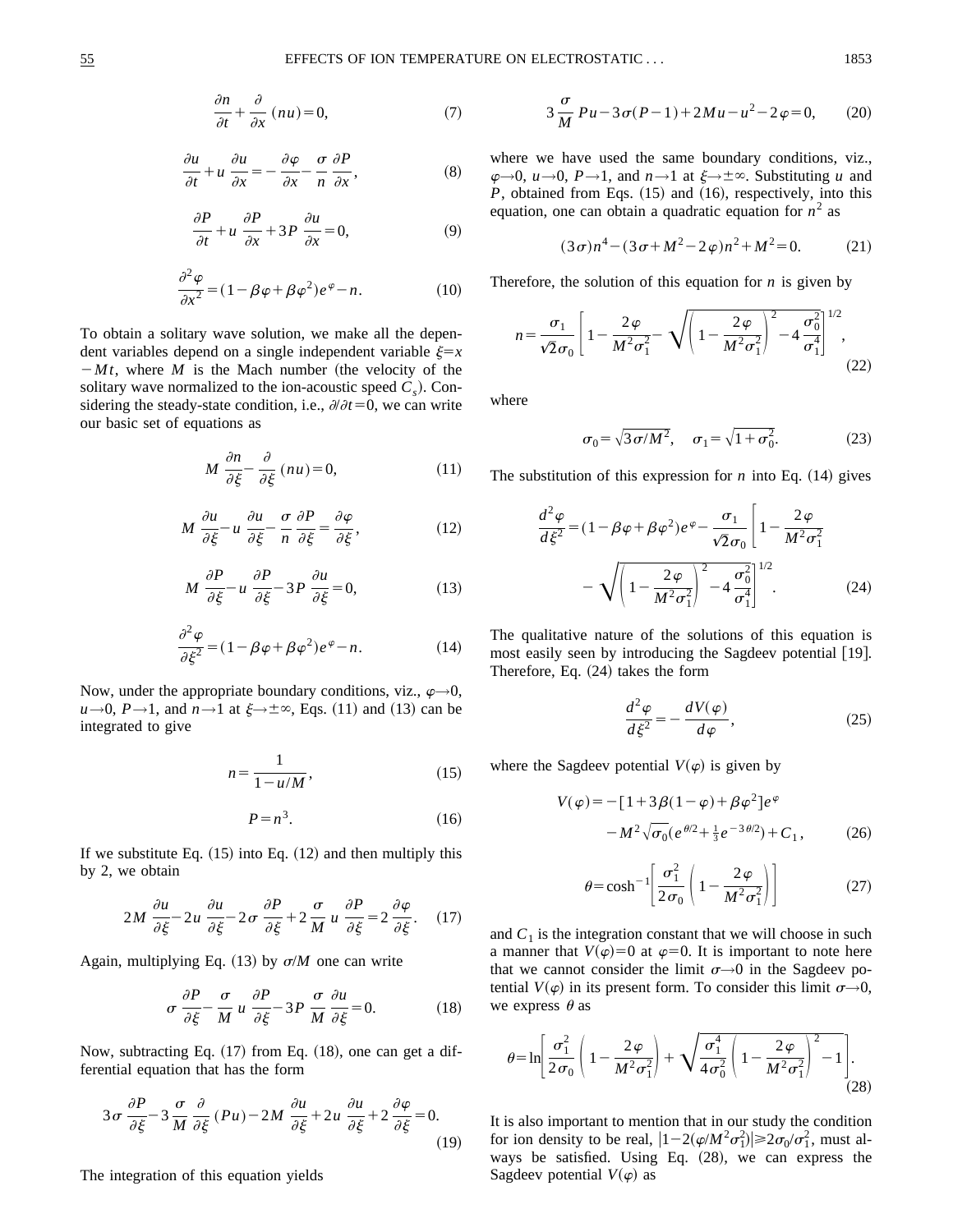$$
V(\varphi) = -[1 + 3\beta(1 - \varphi) + \beta\varphi^{2}]e^{\varphi}
$$
  

$$
- \frac{M^{2}\sigma_{1}}{\sqrt{2}} \left[ 1 - \frac{2\varphi}{M^{2}\sigma_{1}^{2}} + \sqrt{\left( 1 - \frac{2\varphi}{M^{2}\sigma_{1}^{2}} \right)^{2} - 4\frac{\sigma_{0}^{2}}{\sigma_{1}^{4}}} \right]^{1/2}
$$
  

$$
- \frac{2\sqrt{2}\sigma}{\sigma_{1}^{3}} \left[ 1 - \frac{2\varphi}{M^{2}\sigma_{1}^{2}} + \sqrt{\left( 1 - \frac{2\varphi}{M^{2}\sigma_{1}^{2}} \right)^{2} - 4\frac{\sigma_{0}^{2}}{\sigma_{1}^{4}}} \right]^{1/2}
$$
  
+  $C_{1}.$  (29)

Now, we are again returning to our general equation, Eq.  $(25)$ , which can be regarded as an "energy law" of an oscillating particle of unit mass with velocity  $d\varphi/d\xi$  and position  $\varphi$  in a potential  $V(\varphi)$ . The solitary wave solutions of Eq. (25) exist if (i)  $(d^2V/d\varphi^2)_{\varphi=0}$  < 0, so that the fixed point at the origin is unstable, and (ii)  $V(\varphi) < 0$  when  $0 < \varphi < \varphi_{\text{max}}$  for positive solitary waves and  $0 > \varphi > \varphi_{\min}$  for negative solitary waves, where  $\varphi_{\text{max (min)}}$  is the maximum (minimum) value of  $\varphi$  for which  $V(\varphi)=0$ . The general results can be obtained as follows. The nature of these solitary waves, whose amplitude tends to zero as the Mach number *M* tends to its critical value, can be found by expanding the Sagdeev potential to third order in a Taylor series in  $\varphi$ . The critical Mach number is that which corresponds to the vanishing of the quadratic term. At the same time, if the cubic term is negative, there is a potential well on the negative side and if the cubic term is positive, there is a potential well on the positive side. Therefore, by expanding the Sagdeev potential  $V(\varphi)$ , given by Eq.  $(29)$ , around the origin the critical Mach number, at which the second derivative changes sign, can be found as

$$
M_c = \sqrt{\frac{1}{2(1-\beta)} \left[1 + \sqrt{1 + 12\sigma(1-\beta)}\right]}
$$
 (30)

and at this critical value of *M* the third derivative is negative, i.e., rarefactive solitary waves exist, if

$$
S_{\alpha} < 0,
$$
  

$$
S_{\alpha} = \frac{1}{2S_0^2} \left( 1 + 19 \frac{\sigma}{S_0} \right) - \frac{1}{6},
$$
 (31)

$$
S_0 = \frac{1}{2(1-\beta)} [1 + \sqrt{1 + 12\sigma(1-\beta)}].
$$

This gives us a very simple criterion for analyzing the range of different parameters, viz.,  $\alpha$  and  $\sigma$ , for which the compressive and rarefactive types of solitary waves exist. It is obvious that the consideration of cold ion limit  $(\sigma=0)$  corresponds to our earlier work  $\vert 14,15 \vert$ , where we have shown that the minimum value of  $\alpha$  for which compressive and rarefactive solitary waves co-exist is  $\sim 0.155$  and that for  $\alpha$ =0.2 the critical Mach number (the minimum value of the Mach number above which the compressive and rarefactive solitary waves coexist) is  $\sqrt{2}$ . It is clear from Eqs. (29)–(31) that the Sagdeev potential  $V(\varphi)$ , the critical Mach number  $M_c$  (which we can now define as that minimum value of  $M$ above which compressive as well as rarefactive solitary waves exist), and  $S_a$  (which determines the criterion for the coexistence of compressive and rarefactive solitary waves)



FIG. 1. Effect of ion temperature on the minimum value of  $\alpha$  for which compressive and rarefactive solitary waves coexist.

nonlinearly depend on  $\sigma$ , i.e., on ion temperature. Figure 1 shows how the minimum value of  $\alpha$ , for which compressive and rarefactive solitary waves coexist, changes with  $\sigma$ , i.e., with ion temperature. This shows that as the ion temperature increases, we need more nonthermal electrons in order for rarefactive solitary waves to exist. We have already showed that for  $\alpha=0.2$  the critical Mach number is  $\sqrt{2}$ , but due to the effect of the ion temperature this value changes. The plot in Fig. 2 shows how the critical Mach number changes with  $\alpha$ and  $\sigma$ . It is clear that as the ion temperature increases, the critical Mach number  $(M<sub>c</sub>)$  increases. It is observed that, for cold ions, i.e.,  $\sigma=0$ , and for  $\alpha=0.2$  (a value that we shall continue to use in the rest of our numerical illustrations), the compressive and rarefactive solitary waves are found to coexist when the Mach number passes the value  $\sqrt{2} \approx 1.414$ , but for  $\sigma$ =0.02, the rarefactive solitary waves do not exist until the Mach number exceeds the value 1.435. Figure 3 shows the behavior of the Sagdeev potential  $V(\varphi)$  when the Mach number passes from 1.43 to 1.45. This shows that when the Mach number exceeds the value 1.435, a potential well forms on the negative  $\varphi$  axis, resulting in the existence of rarefactive solitary waves. To find what happens on the positive side, we plot curves for the same set of parameters on a larger scale. This is shown in Fig. 4, where it is seen that the compressive solitary waves also exist.

Now, to see what happens when the ion temperature is further increased, we numerically study the behavior of the Sagdeev potential  $V(\varphi)$  and find the parameters for which compressive and rarefactive solitary waves may coexist. These are displayed in Figs. 5 and 6. It is seen from Fig. 5 that when  $\sigma$ =0.04, rarefactive solitary waves no longer exist for  $M=1.45$  (we have already found that, for values less than this, rarefactive solitary waves exist when  $\sigma$ =0.02), but when it exceeds this value, the rarefactive solitary waves start to exist. Figure 6, where the behavior of the Sagdeev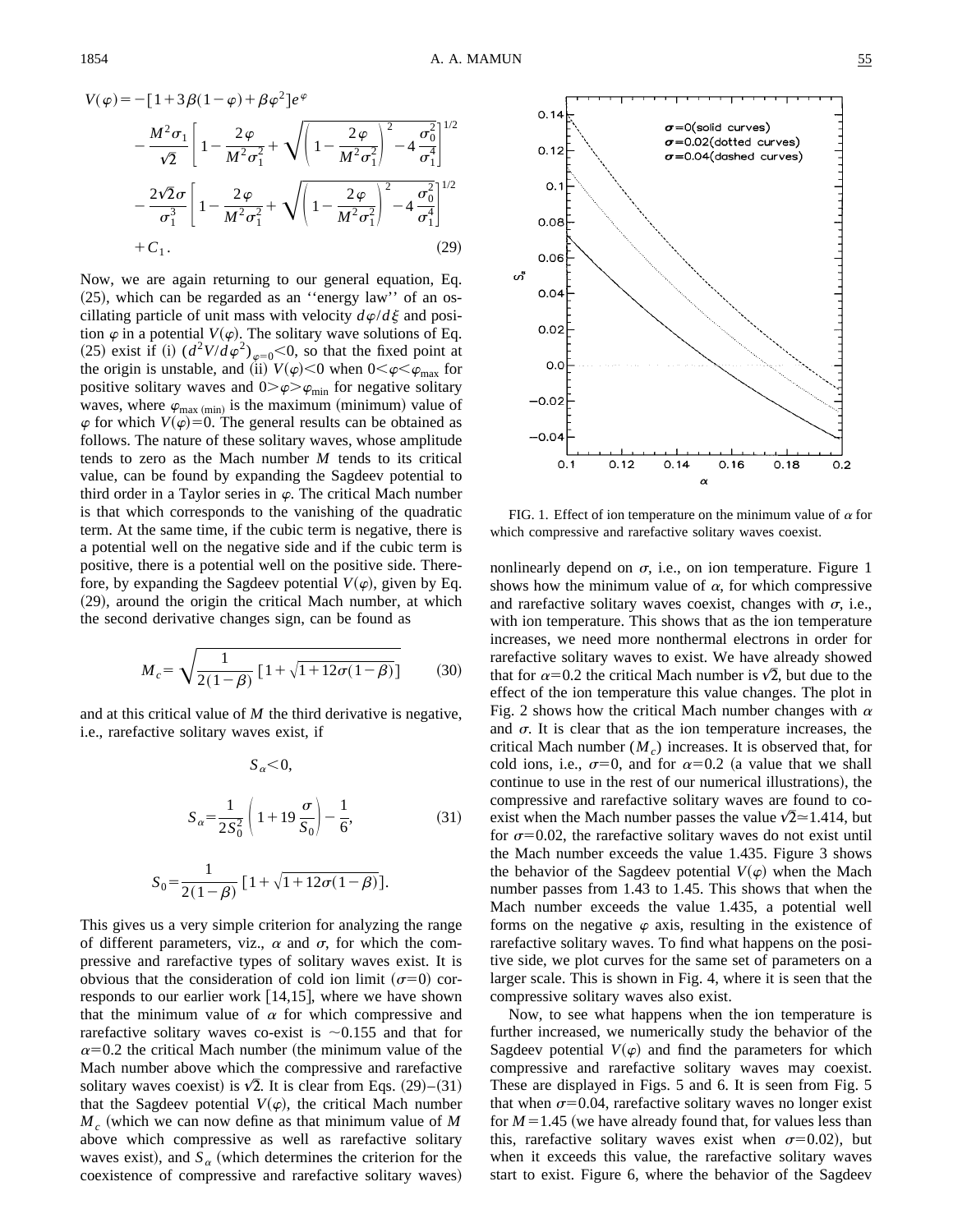

FIG. 2. Effect of ion temperature on the variation of the critical Mach number with  $\alpha$ .

potential is shown for the same set of parameters on a larger scale, shows what happens on the positive  $\varphi$  axis. It is shown that as we increase the ion temperature, we need a higher Mach number in order to obtain the coexistence of compressive and rarefactive solitary waves. Figure 7 shows the effects of the ion temperature on potential profiles for two



FIG. 4. Behavior of the Sagdeev potential  $V(\varphi)$  on a larger scale for  $\alpha=0.2$ ,  $\sigma=0.02$ , and a series of Mach numbers: 1.43 (top) in steps of  $0.005$  to  $1.45$  (bottom).

(compressive and rarefactive) solitary wave solutions found by solving Poisson's equation with exactly the same parameters, but different initial conditions. It is found that as the ion temperature increases, the amplitude of both the compressive and rarefactive solitary waves decreases, whereas their width increases.



FIG. 3. Behavior of the Sagdeev potential  $V(\varphi)$  for  $\alpha=0.2$ ,  $\sigma$ =0.02, and a series of Mach numbers: 1.43 (top) in steps of 0.005 to  $1.45$  (bottom).



FIG. 5. Behavior of the Sagdeev potential  $V(\varphi)$  for  $\alpha=0.2$ ,  $\sigma$ =0.04, and a series of Mach numbers: 1.45 (top) in steps of 0.005 to  $1.47$  (bottom).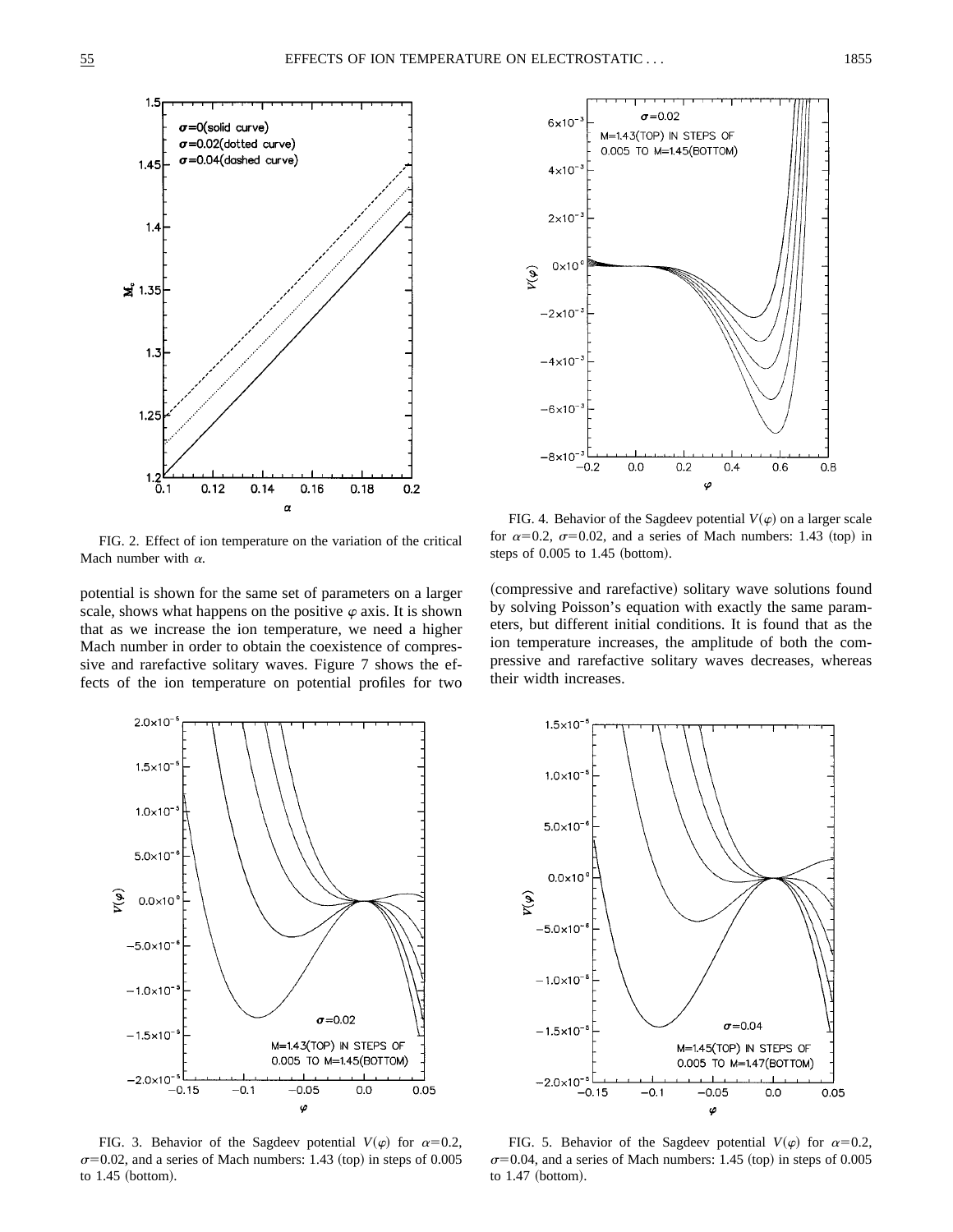

FIG. 6. Behavior of the Sagdeev potential  $V(\varphi)$  on a larger scale for  $\alpha=0.2$ ,  $\sigma=0.04$ , and a series of Mach numbers: 1.45 (top) of  $0.005$  to  $1.47$  (bottom).

# **IV. THREE-DIMENSIONAL SOLITARY STRUCTURES**

The solitary structures, discussed up to now, are one dimensional. In the present section, we will switch our attention to three-dimensional solitary structures, since the structures observed in space are certainly not infinite in two directions. A very simple three-dimensional analog of the



FIG. 7. Potential profiles for  $\alpha=0.2$ ,  $M=1.455$ , and  $\sigma=0$  (solid curve),  $\sigma$ =0.02 (dotted curve), and  $\sigma$ =0.03 (dashed curve).



FIG. 8. Radial potential profiles for spherically symmetric solitary structures and for the same parameters used in Fig. 7, viz.,  $\alpha=0.2$ ,  $M=1.455$ , and  $\sigma=0$  (solid curve),  $\sigma=0.02$  (dotted curve), and  $\sigma$ =0.03 (dashed curve).

structures, discussed in the preceding section, can be constructed by assuming that they are moving parallel to a strong magnetic field. If the ion Larmor radius is small compared to this size of the structure, we can just consider the ions to be a beam flowing along the field lines (in the rest frame of the structure). The ion density  $n$  then just depends on the potential, as before, and is given by Eq.  $(22)$ . We also assume that the electrons have the same kind of adiabatic response and that the one-dimensional distribution, considered up to now, is obtained by integrating over the parallel degrees of freedom. Thus the electron density  $n_e$  is also the same and is directly given by Eq.  $(5)$ . Therefore, under these assumptions, Poisson's equation, Eq.  $(4)$ , can be expressed in the spherically symmetric case as

$$
\frac{d^2\varphi}{dr^2} + \frac{2}{r}\frac{d\varphi}{dr} = (1 - \beta\varphi + \beta\varphi^2)e^{\varphi} - \frac{\sigma_1}{\sqrt{2}\sigma_0} \left[1 - \frac{2\varphi}{M^2\sigma_1^2}\right]
$$

$$
- \sqrt{\left(1 - \frac{2\varphi}{M^2\sigma_1^2}\right)^2 - 4\frac{\sigma_0^2}{\sigma_1^4}} \Big]^{1/2}, \qquad (32)
$$

where the space variable *r* is normalized to the Debye length  $\lambda_D$ . We will now solve this equation numerically and find spherically symmetric structures that exist as solutions of this equation. It is important to note here that, in our numerical solutions of this equation, the condition for ion density to be real,  $|1-2(\varphi/M^2\sigma_1^2)| \ge 2\sigma_0/\sigma_1^2$ , must always be valid. The potential profiles in a spherically symmetric solution of this equation are illustrated in Fig. 8. These plots also show the effects of ion temperature on these radial profiles. The most obvious change, found by comparing these radial profiles with one-dimensional structures (discussed in Sec. III), is